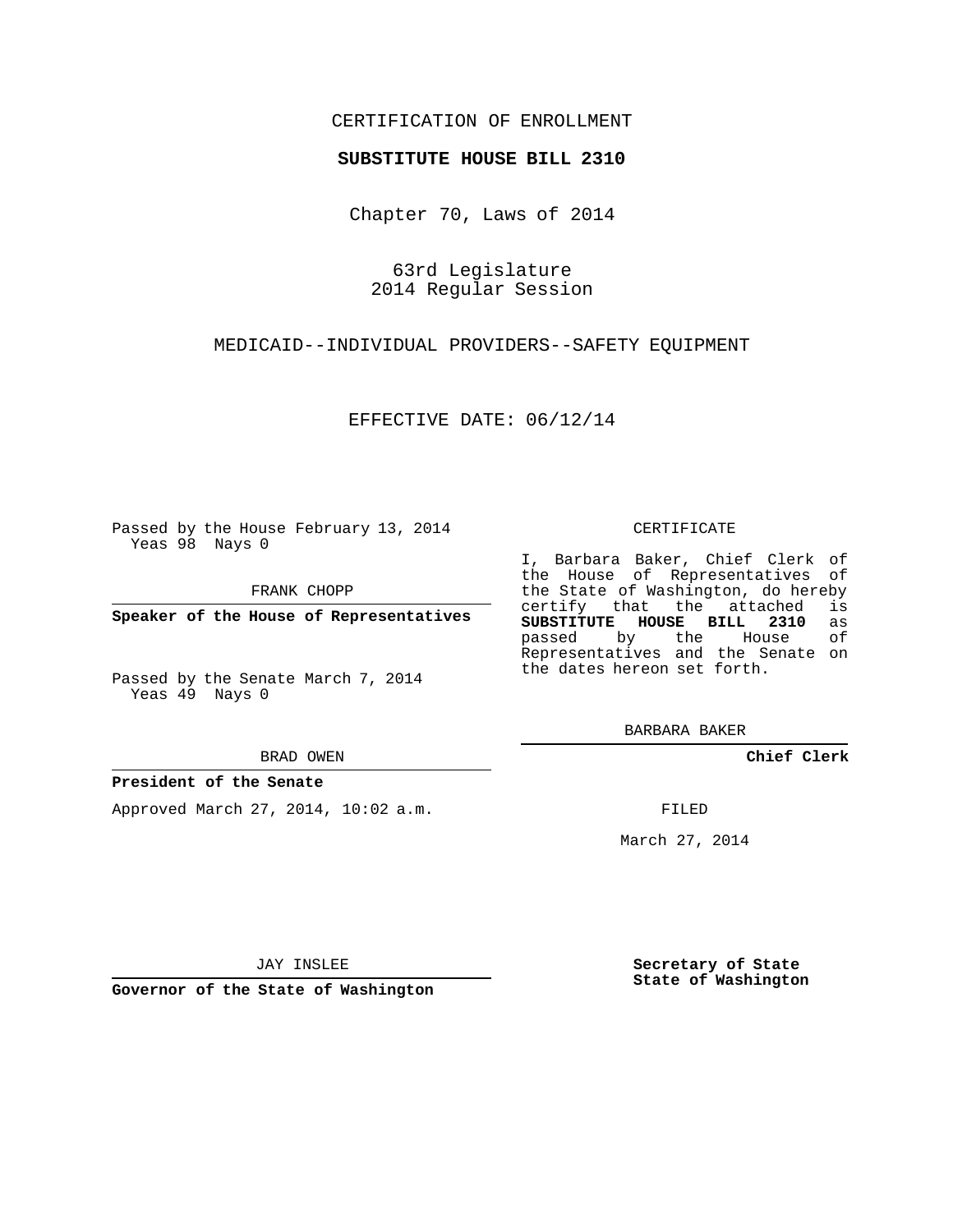# **SUBSTITUTE HOUSE BILL 2310** \_\_\_\_\_\_\_\_\_\_\_\_\_\_\_\_\_\_\_\_\_\_\_\_\_\_\_\_\_\_\_\_\_\_\_\_\_\_\_\_\_\_\_\_\_

\_\_\_\_\_\_\_\_\_\_\_\_\_\_\_\_\_\_\_\_\_\_\_\_\_\_\_\_\_\_\_\_\_\_\_\_\_\_\_\_\_\_\_\_\_

Passed Legislature - 2014 Regular Session

**State of Washington 63rd Legislature 2014 Regular Session**

**By** House Health Care & Wellness (originally sponsored by Representatives Riccelli, Cody, Green, Van De Wege, Tharinger, Morrell, Johnson, Parker, Stonier, Reykdal, Jinkins, and Kochmar)

READ FIRST TIME 02/05/14.

 AN ACT Relating to safety equipment for individual providers; and adding a new section to chapter 74.39A RCW.

BE IT ENACTED BY THE LEGISLATURE OF THE STATE OF WASHINGTON:

 NEW SECTION. **Sec. 1.** A new section is added to chapter 74.39A RCW to read as follows:

 (1) The legislature finds and declares that universal precautions are important health and safety protections for home care clients and workers who provide direct care for those clients. The use of personal protective equipment such as gloves is an established component of universal precautions and a key tool to protect against exposure to bloodborne pathogens such as hepatitis B virus, hepatitis C virus, and human immunodeficiency virus. Most medicaid clients are eligible to receive gloves through their medicaid benefit, yet the majority of clients are not aware of or do not use this benefit and as a result do not have gloves available in the home for individual providers to use. The legislature intends to improve the availability and usage of gloves by individual providers as part of universal precautions by ensuring that medicaid clients access gloves through their medicaid benefit.